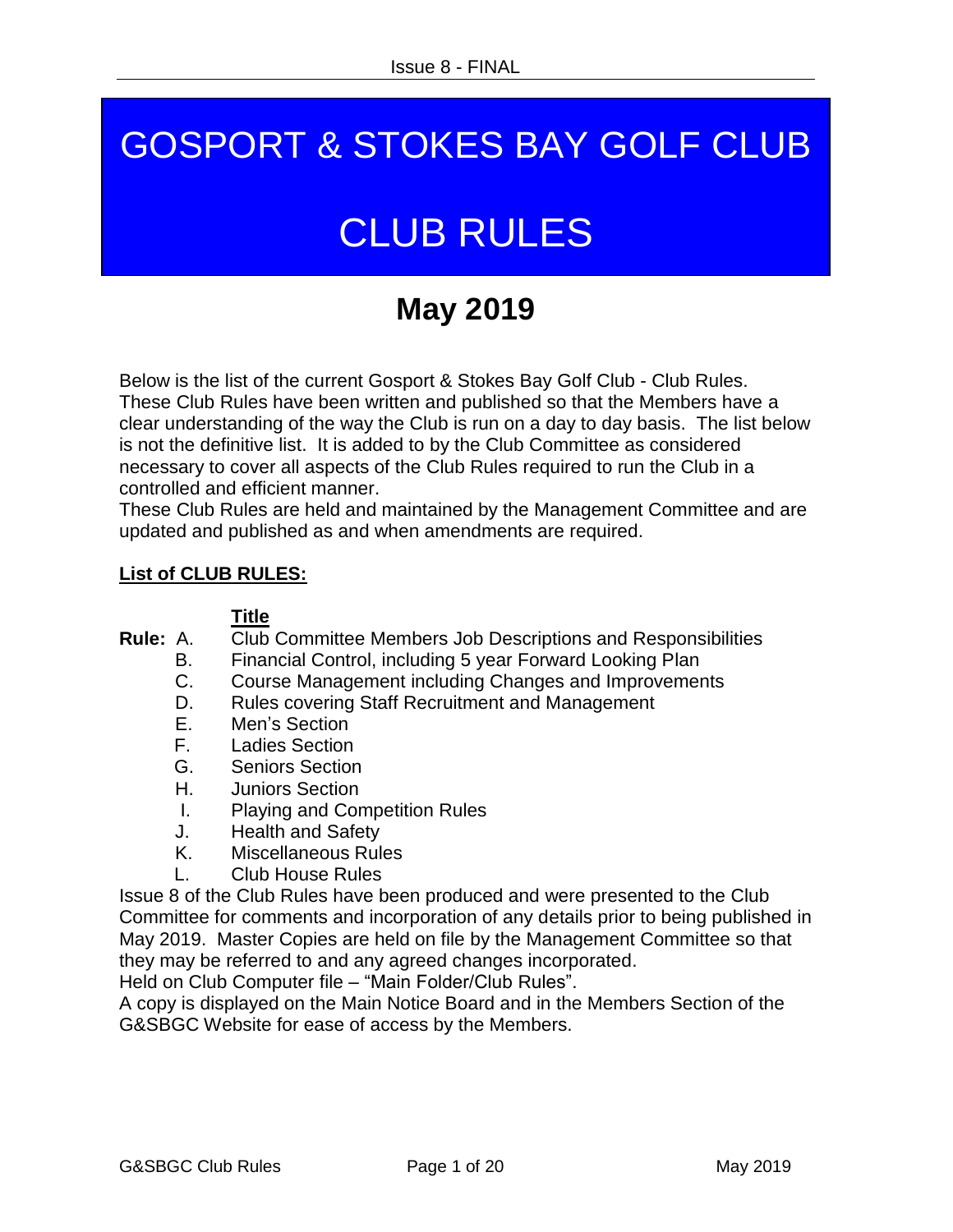## **Rule A – Club Committee Members Job Descriptions and Responsibilities**

Below is a list of the Club Committee positions and a brief description of their respective activities and responsibilities. These positions in the Golf Club are voluntary (except for Club Manager/Secretary) and so any tasks undertaken rely totally upon the goodwill of the holder. Not all posts may be filled at any one time.

#### **1. Club President:**

Is the titular head of the Club and normally chairs the Club's Annual General Meeting (AGM) and any Extraordinary General Meetings (EGM). As the senior member of the Club may attend the Club Committee meetings but does not have a vote.

#### **2. Club Vice-President:**

Assistant to the Club President and deputises when the Club President is unavailable.

#### **3. Club Captain:**

Responsible for all managerial functions, in the absence of a full time Manager, necessary to ensure the smooth running of the Club as directed by the Club Committee.

Chairman of the Club Committee meetings which are held monthly.

Club's Representative at any official function and /or presentations (if requested). One of the signatories for cheques and other large financial transactions associated with the Club's finances.

Responsible for Club Committee decisions being conveyed to the Membership via the Minutes, Newsletter and personally, if necessary.

Regularly inspects the suggestion book.

One of the Officers of the Club.

Has the casting vote at Club Committee in the event of a tie.

Previous year's Club Vice Captain.

#### **4. Club Vice Captain:**

Assistant to the Club Captain and deputises when Club Captain is unavailable. One of the signatories for cheques and other large financial transactions associated with the Club's finances.

One of the Officers of the Club and a voting Member of the Club Committee. Elected at the Club AGM.

Automatically assumes the role of Club Captain, provided they have completed their term as Club Vice Captain.

#### **5. Club Treasurer:**

Responsible for **All** financial transactions affecting the Club's income and expenditure, including VAT.

One of the signatories for cheques and other large financial transactions associated with the Club's finances.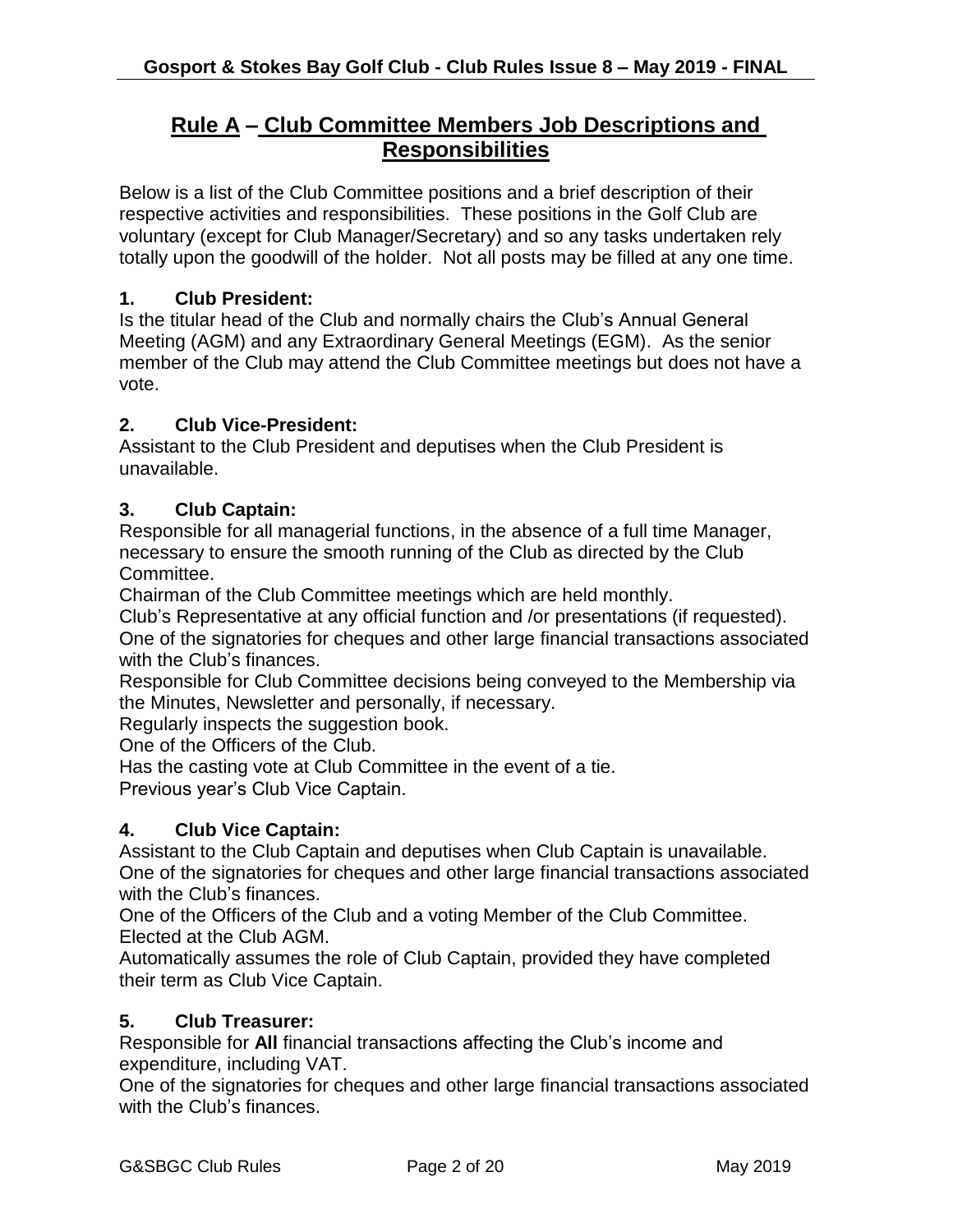Report the state of the Club's finances at the monthly Club Committee meeting. One of the Officers of the Club and a voting Member of the Club Committee. Should preferably be suitably qualified and computer literate. May be assisted by a Finance Sub-Committee.

Elected at the Club AGM.

#### **6. Immediate Past Club Captain:**

One of the Officers of the Club.

May be one of the signatories for cheques and other large financial transactions associated with the Club's finances if for any reason one of the other nominees is unable to perform the function.

Ensure any changes to the Club Rules are brought to the attention of the Club Committee and incorporated into the Club Rules if agreed by the Club Committee. Attend Club Committee meetings as a voting Member.

#### **7. Men's Captain / Men's Section Representative:**

Responsible for all matters concerned with Men's golf within the Golf Club. Induct all Men who become members of the Men's Section of the Club. Attend the Club Committee meetings as a voting Member and raise any matters

concerning the Men's section.

Elected at the Men's Section AGM.

#### **8. Men's Vice Captain:**

Responsible to the Men's Captain for the overall administration of the Men's Section.

A non-voting Member of the Club Committee.

Elected at the Men's Section AGM.

#### **9. Lady Captain:**

Responsible for all matters concerned with Ladies golf within the Golf Club. Induct all Ladies who become members of the Ladies Section of the Club. Attend the Club Committee meetings as a voting Member and raise any matters concerning the Ladies section.

Elected at the Ladies Section AGM.

#### **10. Ladies Vice Captain:**

Responsible to the Ladies Captain for the overall administration of the Ladies Section.

A non-voting Member of the Club Committee. Elected at the Ladies Section AGM.

#### **11. Seniors Captain / Seniors Section Representative:**

Responsible for all matters relating to Seniors golf within the Golf Club and raising any issues with the Club Committee.

Attend the Club Committee meetings as a voting member. Elected at the Seniors AGM.

G&SBGC Club Rules **Page 3 of 20** May 2019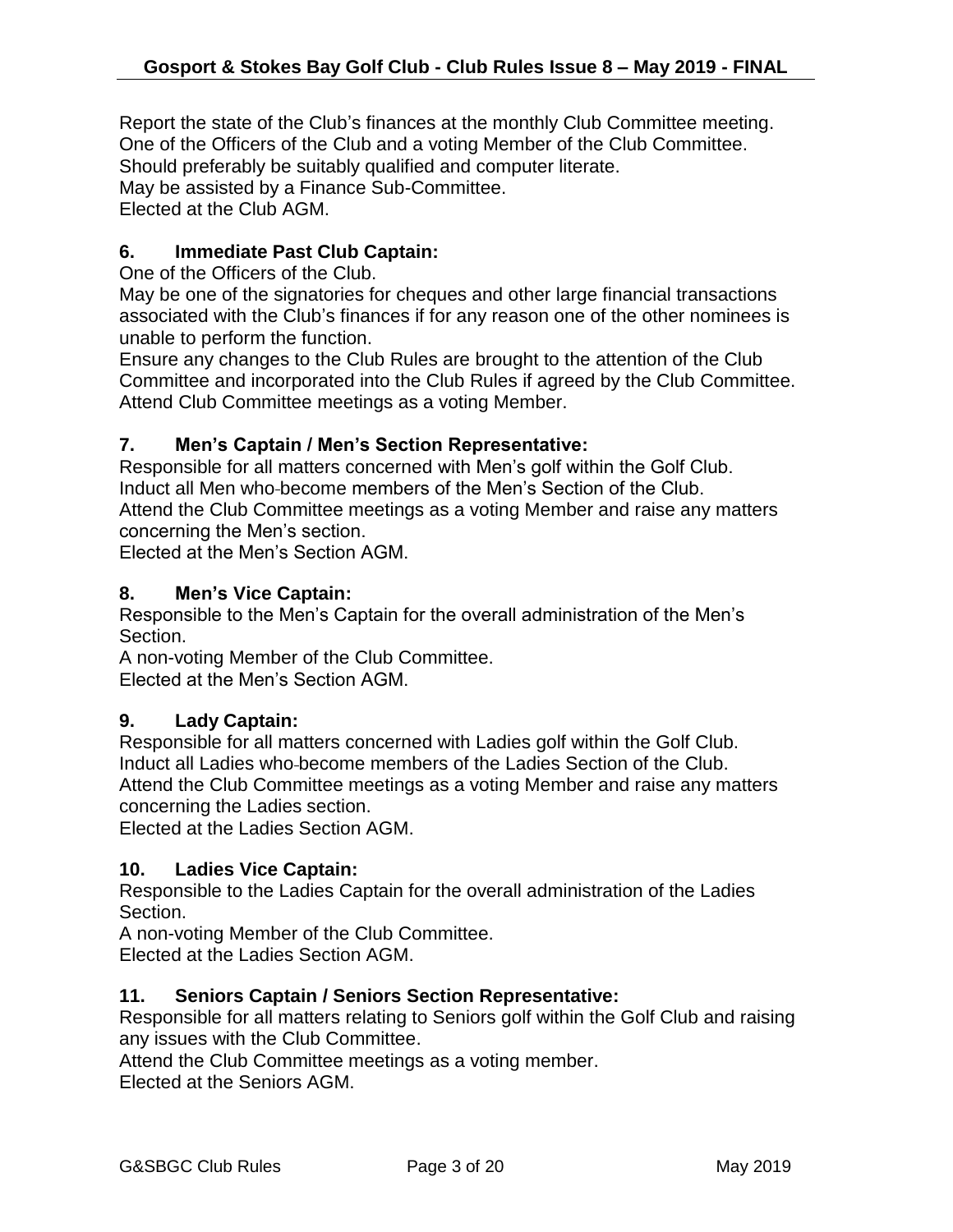#### **12. Seniors Secretary:**

Responsible to the Seniors Captain for the organisation of the seniors AGM, maintenance of contacts and agreeing dates for matches with other golf clubs. A non-voting Member of the Club Committee.

Elected at the Senior's AGM.

#### **13. Chairman of the Greens:**

Report to the Club Committee on the condition and maintenance of the Golf Course.

Liaise with the Head Greenkeeper to ensure that work approved of, by the Club Committee is carried out properly.

Get together regularly with the Head Greenkeeper to discuss any proposed course alteration or changes, which are reported to the Club Committee.

Discuss and report any financial effects on the course budget to the Club Treasurer and the Club Committee.

Attend the Club Committee meetings as a voting Member. Elected at the Club AGM.

#### **14. Social Secretary:**

Provide Social Events for the benefit of the Membership.

Report regularly to the Club Committee on past and forthcoming events.

Advertise Social events throughout the Club.

Present income and expenditure figures for the various events as required by the Club Committee and to the Club Auditor at the end of the financial year.

Attend Club Committee meetings as a voting Member.

Elected at the Club AGM.

#### **15. Junior Secretary:**

Development of Golf for the Juniors.

Organise their matches and Competitions.

Advise them on golf rules and etiquette.

Report on progress of the Juniors Section to the Club Committee.

Attend Club Committee meetings as a voting Member.

Elected at the Club AGM.

#### **16. Club Manager/Secretary:**

One of the Officers of the Club.

One of the signatories for cheques and other large financial transactions associated with the Club's finances.

(These two roles may be combined if the Club Committee decide so to do) The activities of these two roles may be delegated to a nominated member.

#### **Club Manager:**

Carry out all Managerial functions necessary to ensure the smooth running of the Club as directed by the Club Committee.

Record and publish accurate minutes of the Club Committee meetings.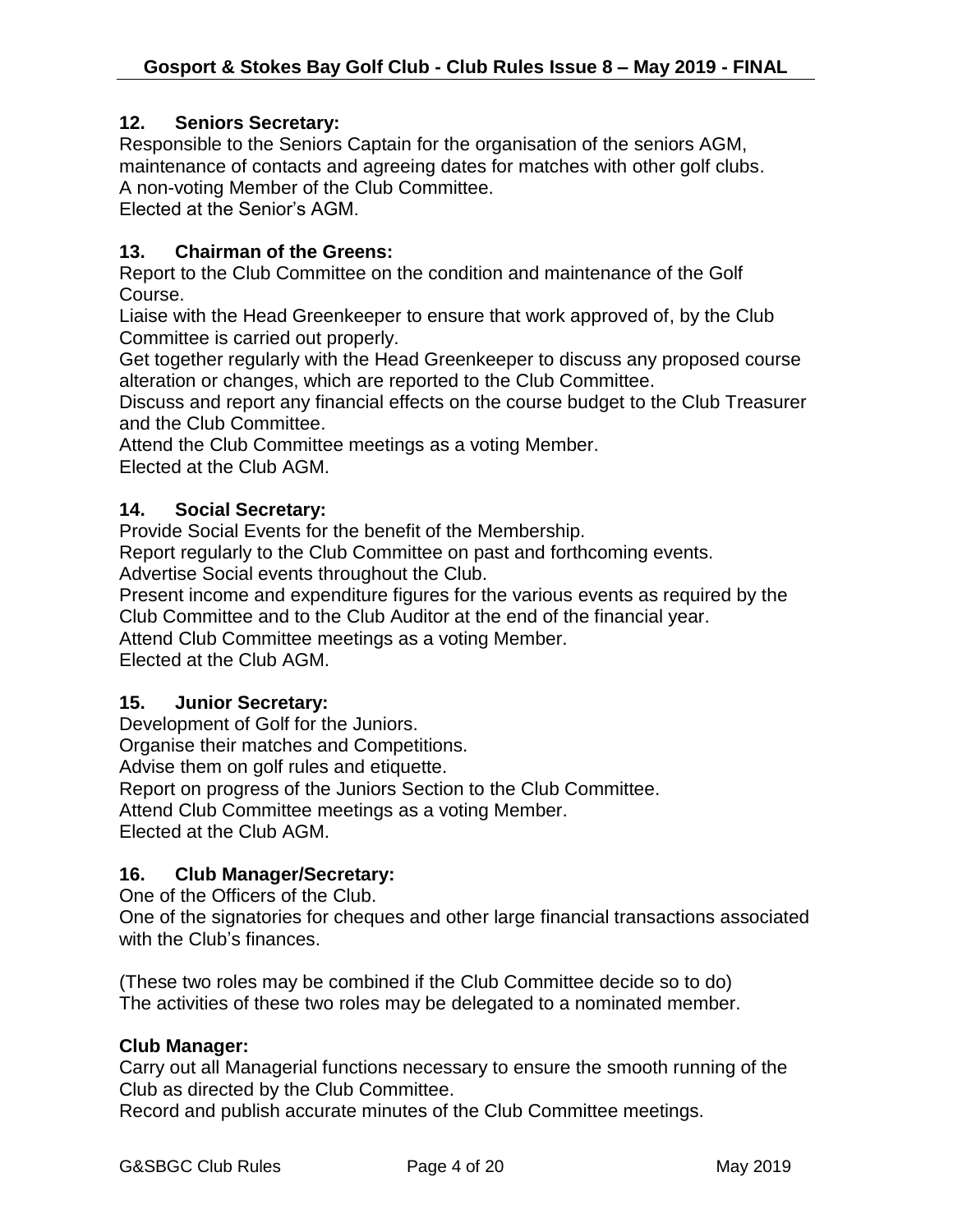Chase up any actions placed by the Club Committee. A non voting member of the Club Committee.

#### **Club Secretary:**

Responsible for updating and maintaining the financial records of the Club. Carry out Secretarial functions to support the smooth running of the Club**.**

**17. Other Posts within the Club.** These are not Club Committee Members**:** Bar Steward, Bar staff, Greenkeepers, Shop staff and other Staff who are paid and will come under Statement of Employment (as will The Club Manager/Secretary). The Caterers post may be combined with that of the Bar Steward to ensure the Club's needs are met.

Not all these post may be filled.

| 17. |  | <b>Club Committee Nomination List</b> |  |
|-----|--|---------------------------------------|--|
|     |  |                                       |  |

| <b>Position</b>               | <b>Nominee</b> | <b>Proposer</b> | <b>Seconder</b> | <b>Nominee</b><br><b>Signature of</b><br><b>Acceptance</b> |
|-------------------------------|----------------|-----------------|-----------------|------------------------------------------------------------|
| <b>Club Captain</b>           |                | N/A             | N/A             |                                                            |
| <b>Club Vice Captain</b>      |                |                 |                 |                                                            |
|                               |                |                 |                 |                                                            |
| <b>Club Treasurer</b>         |                |                 |                 |                                                            |
|                               |                |                 |                 |                                                            |
|                               |                |                 |                 |                                                            |
| <b>Chairman of the Greens</b> |                |                 |                 |                                                            |
|                               |                |                 |                 |                                                            |
| <b>Social Secretary</b>       |                |                 |                 |                                                            |
|                               |                |                 |                 |                                                            |
| <b>Junior Secretary</b>       |                |                 |                 |                                                            |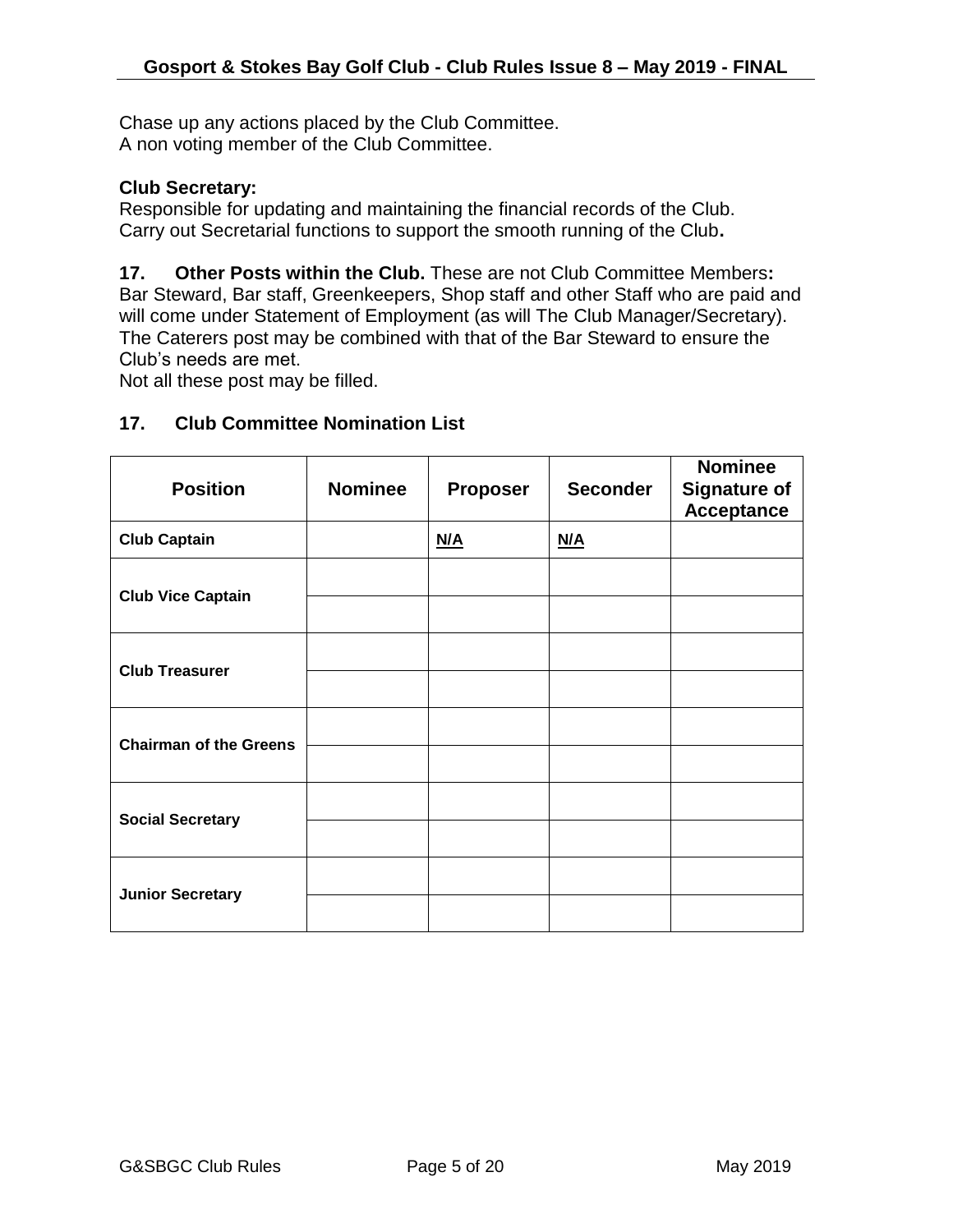## **Rule B – Financial Control, including 5 year Forward Looking Plan**

The Club Treasurer is responsible for controlling the Clubs finances in conjunction with the Club Captain, Club Manager/Secretary and Club Committee.

The Club Treasurer may be assisted by a Finance Sub-Committee in accordance with the Constitution (Section 18 – Club Finances).

The Financial year runs from  $1<sup>st</sup>$  February to the 31 $<sup>st</sup>$  January the following year.</sup>

The Club Treasurer will maintain the 5 year Forward Looking Plan to aid both short and long term financial control.

Bank Statements are obtained by the Club Manager/Secretary and reviewed on a monthly basis.

The Club Committee are appraised of the financial status of the Club at each Club Committee meeting.

Profit margins on all goods sold by the Club are set by the Club Treasurer and/or Management Committee.

**Income** arises from all or a combination of the following depending on the status of the activity:

Member's subscriptions Green fees Bar profits Catering profits Facility hire Special subscription requested by the Club Committee to cover emergencies.

**Expenditure** of Club Funds (excluding Ladies, Men's, Seniors Sections and Pro-Am funds) is controlled by the Club Treasurer, Club Manager/Secretary and Club Captain.

All outgoing Cheques, Standing Orders, Direct Debits will be signed by 2 of the designated signatories.

All cash transactions (however small) should be recorded by the Club Manager/Secretary.

No individual shall commit the Club to more than £500. Amounts above this figure must be approved by the Club Treasurer and Club Captain.

**Designated Signatories** are the Club Captain, Club Vice Captain, Club Treasurer, Club Manager/Secretary and Immediate Past Club Captain.

#### **Accounts/Audits**

In accordance with the Constitution the accounts are prepared by a qualified firm of Accountants at the end of each financial year and the results presented to the Club AGM.

Intermediate audits may be carried out if deemed necessary by the Officers of the Club.

All financial transactions will form part of the Golf Club records and retained for a specified period.

VAT requirements are carefully monitored, settled in a timely manner and accounted for.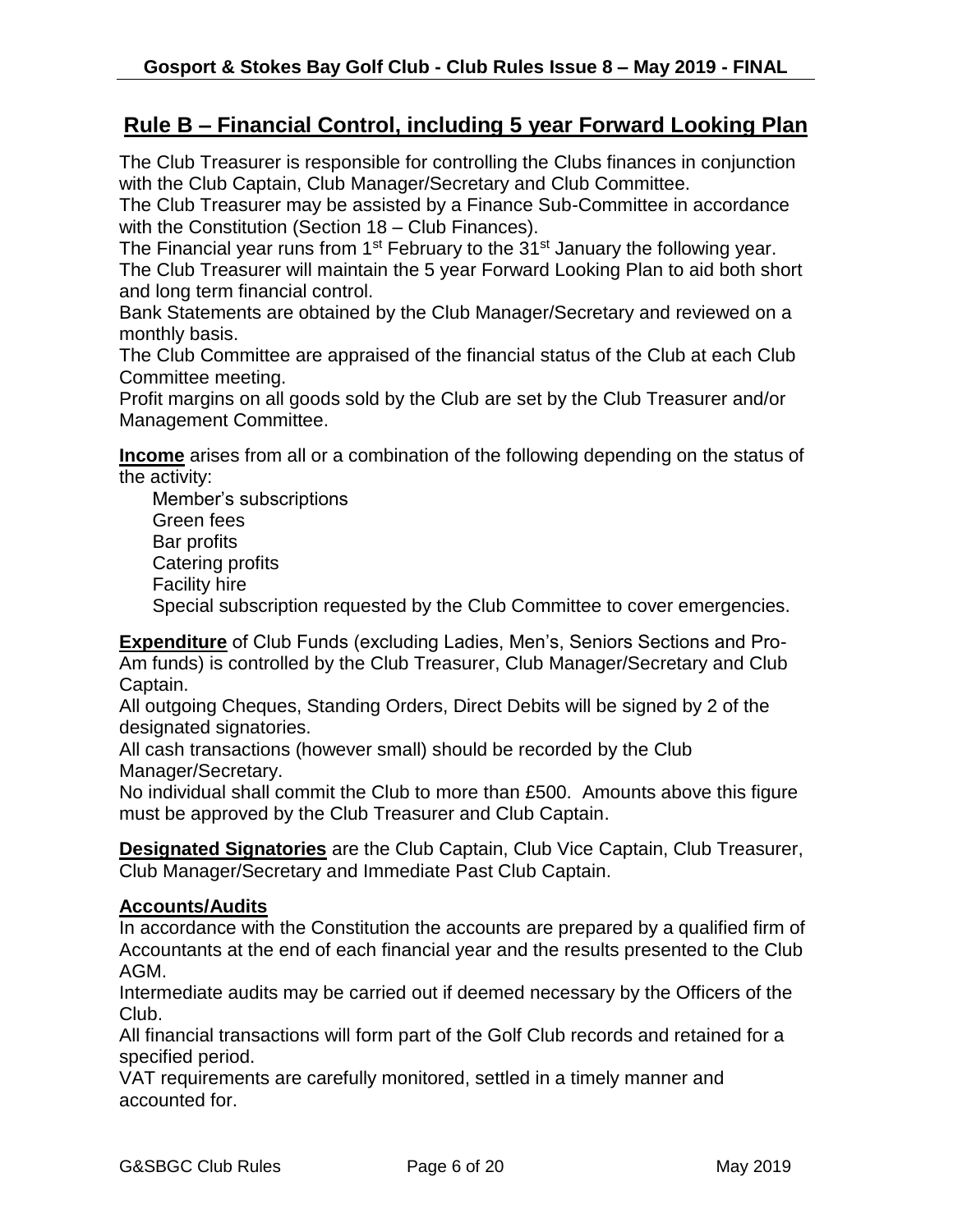## **Rule C – Course Management including Changes and Improvements**

The Chairman of the Greens is responsible to the Club Committee for the overall condition of the Golf Course.

The Chairman of the Greens in conjunction with the Head Greenkeeper carries out regular assessments of the Course.

Problems and proposed course changes and improvements are presented to the Club Committee.

Changes and improvements are costed and planned to ensure they are cost effective and do not as far as is possible interfere with the regular activities on the course.

Planning and funding release will take place prior to commencement of any work.

The grass cutting regime is the prerogative of the Head Greenkeeper.

Pin positions are set by the Green Staff on a timescale to cover the forthcoming matches.

For special occasions they are discussed and agreed with the Chairman of the **Greens** 

The Planned Maintenance Schedule is regularly reviewed by the Chairman of the Greens and the Maintenance Records checked.

The Greenkeeping Course Policy is reviewed annually by the Chairman of the Greens and the Head Greenkeeper.

The Greenkeeping answersphone is updated daily by the greenkeeping staff, to advise callers of the condition of the course and any restrictions.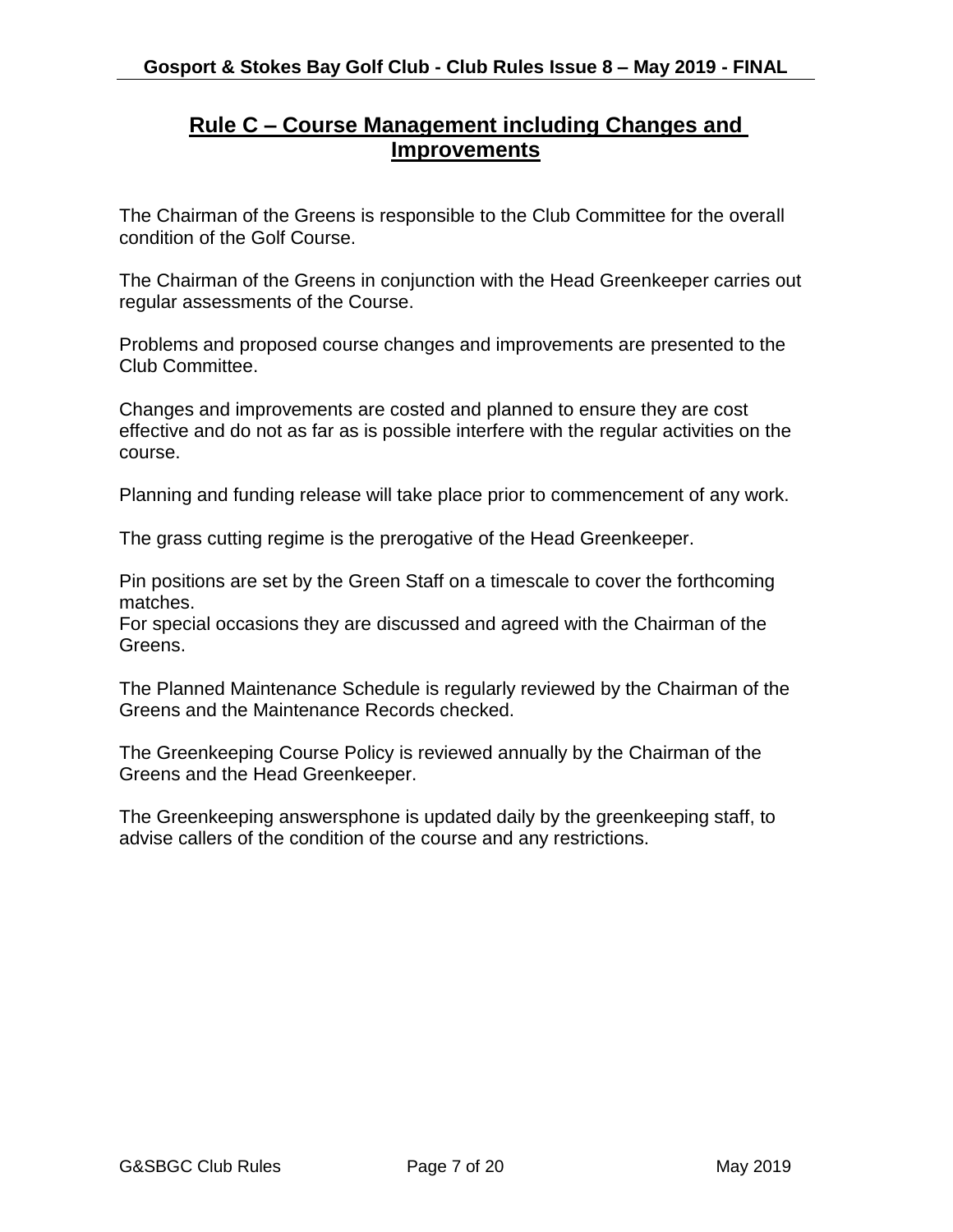### **Rule D – Rules governing Staff Recruitment and Management**

Recruitment and Management of Staff is in accordance with the latest legal requirements.

Staff requirements are assessed by the Officers of the Club and the Club Committee are kept informed at all stages of recruitment.

The Officers of the Club will agree the recruitment procedure for any position to be filled i.e. applicant sift only, or assessment and interview panel. If an interview panel is convened at least one Officer of the Club will be a panel member and can include job specific qualified Club members.

All vacancies are advertised and all applications are acknowledged within 14 days of receipt.

Job descriptions are generated for each position. These consist of a "Statement of Principal Terms of Employment" with a "Staff Handbook". These documents are produced by our Human Resource (HR) Company (Avensure).

This Statement of Principal Terms of Employment is presented to the Employee, on commencement of employment, for acceptance and signature within 2 weeks. Any queries are to be raised with the Club Manager/Secretary and resolved within the 2 weeks.

The Club Manager/Secretary signs on behalf of the Club. The signed copy is held in the Club files.

All Staff have an annual appraisal with the Club Captain.

Salaries are negotiated on initial recruitment and assessed annually.

The usual Staff consists of the following but not all the posts may be filled. Staff positions may be contracted out, if the Officers of the Club so decide and a separate contract will then be raised:

**Manager Secretary** Bar Steward Bar Staff **Caterer** Head Greenkeeper Deputy Head Greenkeeper Assistant Greenkeeper Cleaner Senior Shop Assistant Shop Staff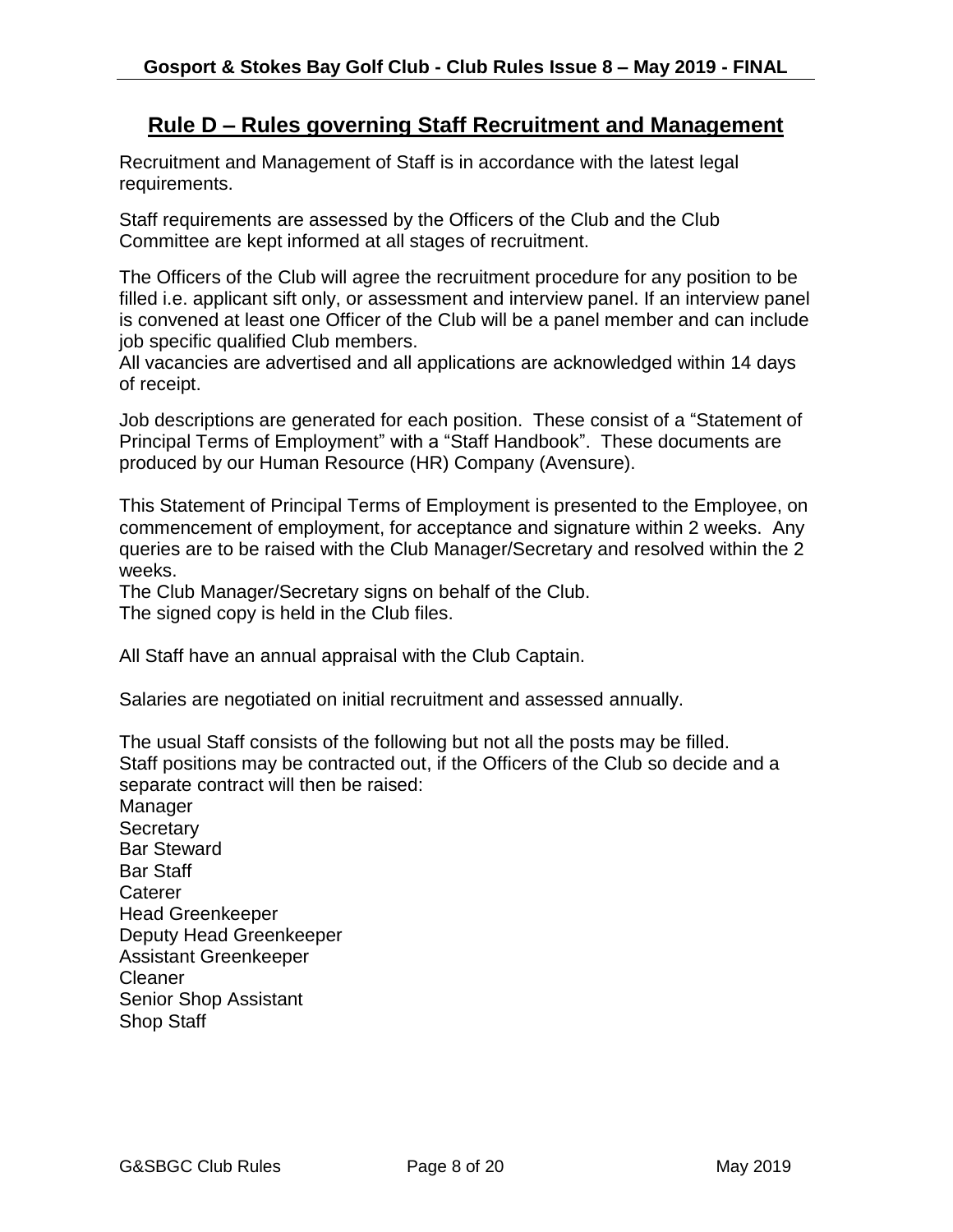## **Rule E – Men's Section**

#### **1. Eligibility**

Male members 18 years or more are eligible to be members of the Men's Section.

#### **2. Officers of the Men's Section**

The Officers of the Men's Section will be:

Men's Immediate Past Captain.

Men's Captain, to serve for a period of one year.

Men's Vice Captain, to serve for a period of one year.

Men's Match and Handicap Secretary, to serve for the period of one year.

Men's Honorary Secretary/Treasurer.

The Officers will be elected at the Men's Section AGM.

#### **3. Men's Section Committee**

The Men's Section committee consists of the Officers of the Men's Section and such other Men's Section Members elected at the AGM of the Men's Section.

#### **4. Election of Men's Section Officers and Committee Members**

A list of nominations shall be affixed to the Main notice board 28 days prior to the Men's Section AGM.

The elections shall take place at the Men's Section AGM. Equal numbers of votes for any vacancy will result in a further ballot.

#### **5. Men's Section General Meetings**

An AGM of the Men's section is held not less than nine months and not more than fifteen months after the previous meeting. The date of the AGM should be set by the Officers of the Men's Section, preferably annually prior the Club AGM.

An EGM of the Men's section may be called at any time throughout the year by the Officers of the Men's Section following the rules for EGM as laid down in the Club Constitution.

The Men's Section Committee may call an extraordinary EGM of the members of the Section whenever it thinks fit and must do so, on presentation of a requisition signed by more than 10% of the members of the section.

The Men's Section Honorary Treasurer is to present a financial report to the members of the section at its AGM and a copy of the report is to be lodged with the Club Treasurer.

#### **6. Men's Section Match and Handicap Secretary**

Organise Competitions and Matches throughout the year for the Members of the Men's Section (due to the volume of work entailed may be assisted by a Subcommittee).

Manage and publish Men's Section members handicaps.

Organise competition prizes.

Arrange and organise the Men's Section Presentation Evening.

Display entry sheets on the notice board well in advance of the forthcoming events. Custody of Trophies of the club.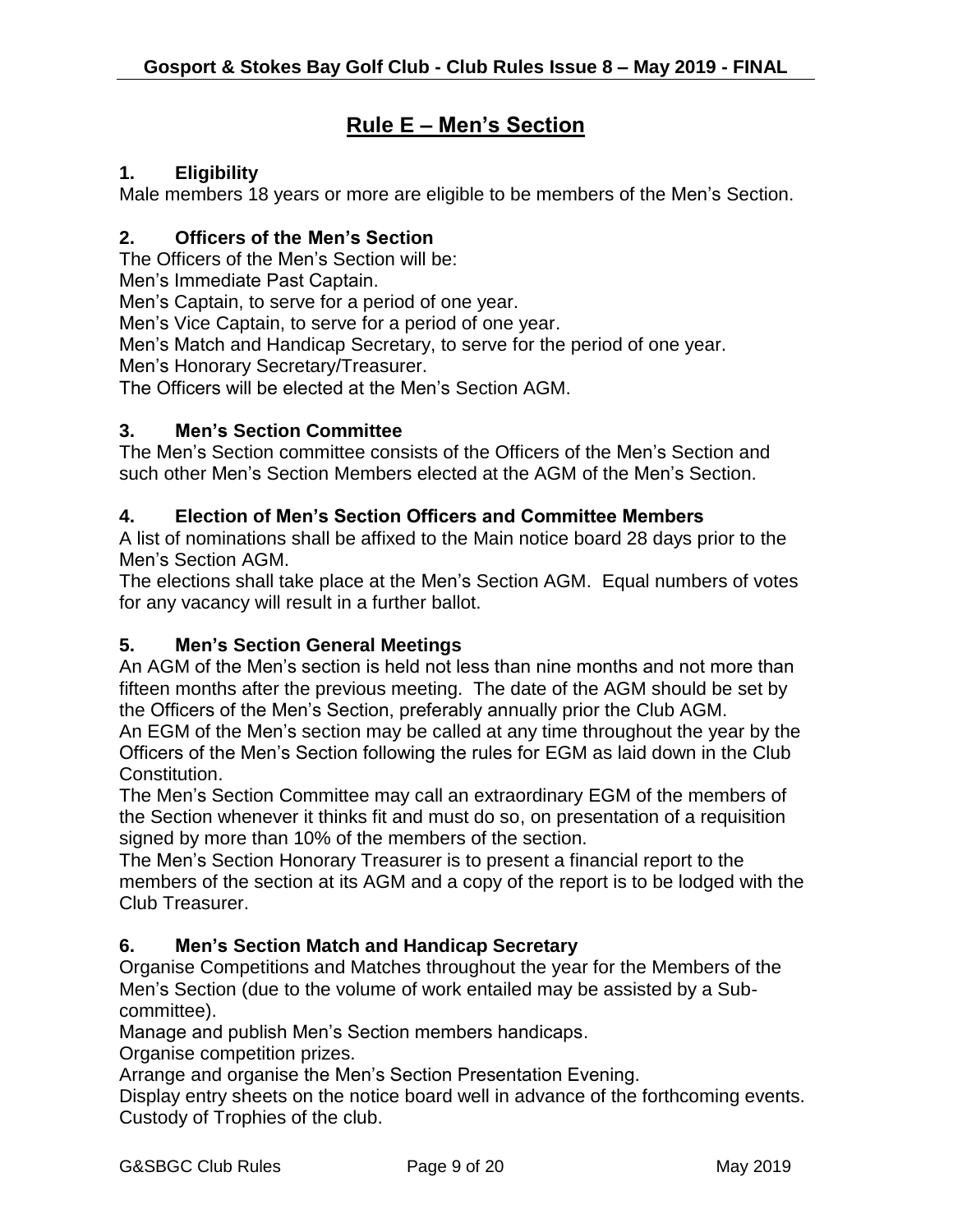The Men's Section may arrange its own competitions and matches, in liaison with the Club Manager/Secretary, and is responsible for establishing the rules and conditions for such events.

#### **7. The Men's Section Secretary and Treasurer**

Organise Men's Section AGM, EGM and regular committee meetings taking and publishing minutes to the members.

Present income and expenditure figures as required by the Men's Section Committee and to the Club Accountant at the end of the financial year.

**8. The Men's Section Captain** will be a voting member of the Club Committee after having been elected at the Men' Section AGM. The Men's Section Vice Captain will be a non-voting Member of the Club Committee.

#### **9. Men's Section Nomination List (Men's Section Members only may vote on these Nominees)**

| <b>Position</b>                              | <b>Nominee</b> | <b>Proposer</b> | <b>Seconder</b> | <b>Nominee Signature</b><br>of Acceptance |
|----------------------------------------------|----------------|-----------------|-----------------|-------------------------------------------|
| Men's Captain                                |                |                 |                 |                                           |
| <b>Men's Vice Captain</b>                    |                |                 |                 |                                           |
| Men's Match &<br><b>Handicap Secretary</b>   |                |                 |                 |                                           |
| <b>Men's Honorary</b><br>Secretary/Treasurer |                |                 |                 |                                           |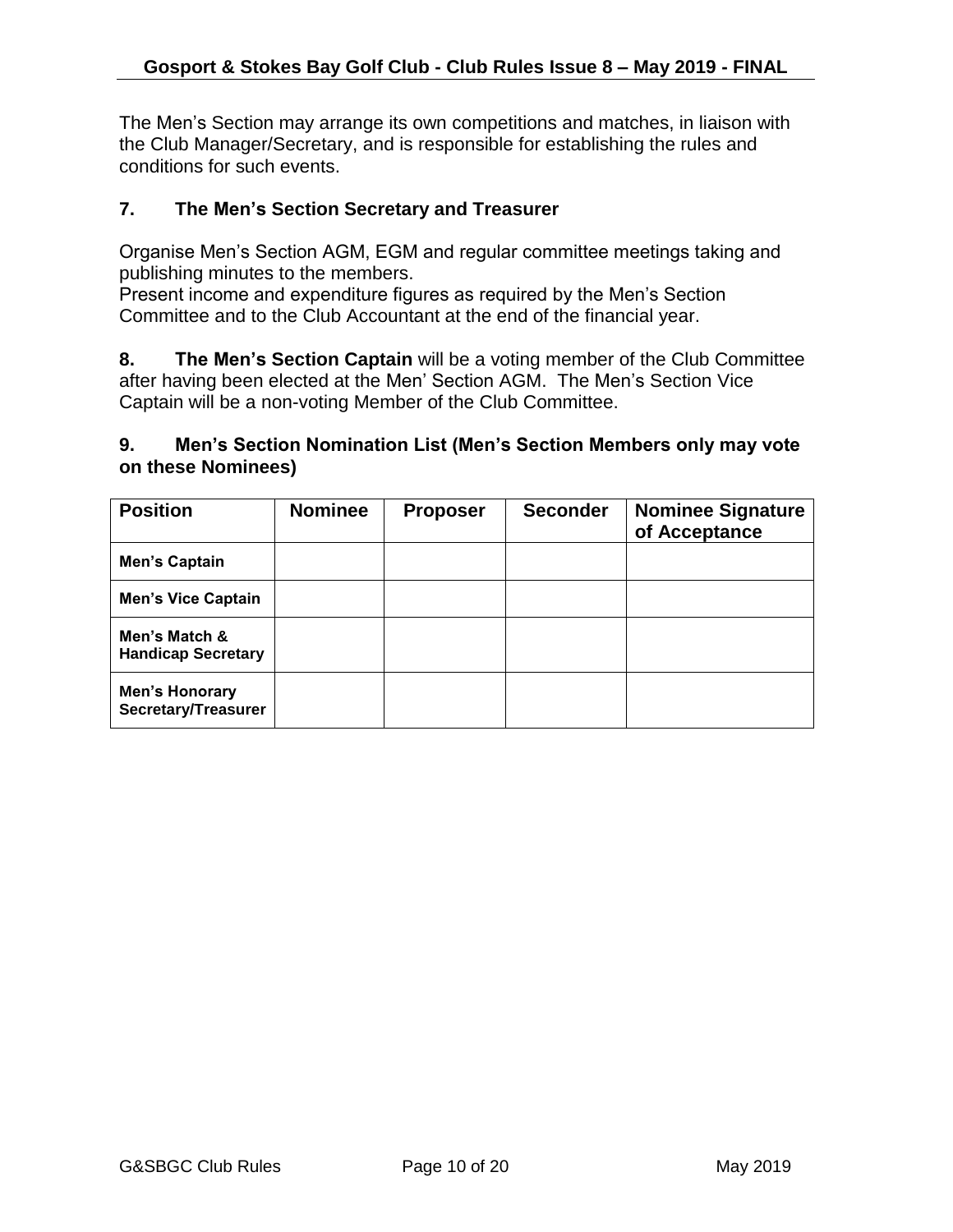## **Rule F – Ladies Section**

#### **1. Eligibility**

Female members are eligible to be members of the Ladies Section. A sub-section Ladies Seniors may be formed for Ladies in their 60<sup>th</sup> year or more.

#### **2. Officers of the Ladies Section**

The Officers of the Ladies Section shall be:

Ladies Immediate Past Captain.

Lady Captain, to serve for one year.

Ladies Vice Captain, to serve for one year.

The Ladies Vice Captain shall be chosen by a panel of all available Past Captains and shall be nominated by the out going Captain at the AGM. She shall become Captain automatically.

Ladies Secretary shall be elected at the Ladies Section AGM.

Ladies Handicap Secretary shall be elected at the Ladies Section AGM.

Ladies Competition Secretary shall be elected at the Ladies Section AGM.

Ladies Honorary Treasurer shall be elected at the Ladies Section AGM.

#### **3. Ladies Committee**

The Ladies Committee consists the Officers of the Ladies Section and such other Lady Members as elected at the AGM of the Ladies Section.

#### **4. Election of Ladies Section Officers and Committee Members**

A list of nominations shall be displayed on the ladies sections notice board 28 days prior to the Ladies Sections AGM.

The elections shall take place at the Ladies Section AGM. Equal number of votes for any vacancy will result in a further ballot.

#### **5. Ladies Section General Meetings**

An AGM of the Ladies Section is to be held not less than nine months and not more than fifteen months after the previous meeting.

The Ladies Committee may call an EGM of the members of the Section whenever it thinks fit and must do so, on presentation of a requisition signed by more than 10% of the members of the section.

The Ladies Honorary Treasurer presents a financial report to the members of the section at its AGM and a copy of the report is lodged with the Club Treasurer.

#### **6. Ladies Section Competitions and Matches**

The Ladies Section arrange their own competitions and matches, in liaison with the Club Manager/Secretary and is responsible for establishing the rules and conditions for such events.

#### **7. Ladies Captain and the Ladies Vice Captain**

The Ladies Captain and the Ladies Vice Captain will be members of the Club Committee on introduction to the Club Committee after they have been elected at their Section AGM. The Ladies Vice Captain will be a non-voting Member of the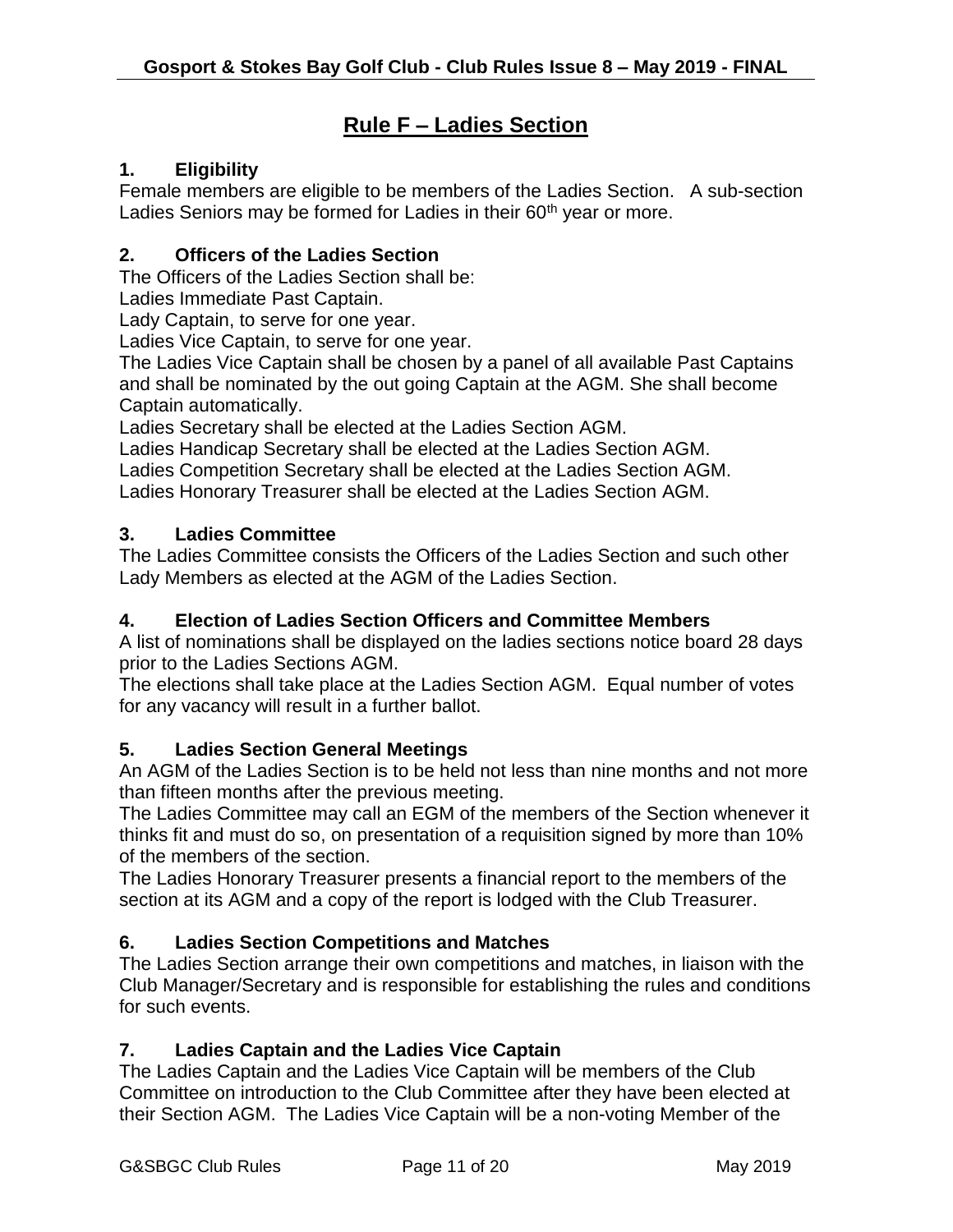Club Committee.

#### **8. Ladies Section Nomination List (Ladies Section Members only may vote on these Nominees)**

| <b>Position</b>                               | <b>Nominee</b> | <b>Proposer</b> | <b>Seconder</b> | <b>Nominee Signature</b><br>of Acceptance |
|-----------------------------------------------|----------------|-----------------|-----------------|-------------------------------------------|
| <b>Ladies Captain</b>                         |                |                 |                 |                                           |
| <b>Ladies Vice Captain</b>                    |                |                 |                 |                                           |
| <b>Ladies Secretary</b>                       |                |                 |                 |                                           |
| <b>Ladies Handicap</b><br><b>Secretary</b>    |                |                 |                 |                                           |
| <b>Ladies Competition</b><br><b>Secretary</b> |                |                 |                 |                                           |
| <b>Ladies Honorary</b><br><b>Treasurer</b>    |                |                 |                 |                                           |

#### **9. Ladies President**

A Ladies President shall be selected by the Past Captains for a term of two years with an optional third (Presidents choice).

President duties include chairing Ladies AGM/EGM and Past Captains meetings. The President may also be invited to attend committee meetings, in the case of equal votes, shall have the casting vote.

The President shall be appointed at the AGM by the outgoing President.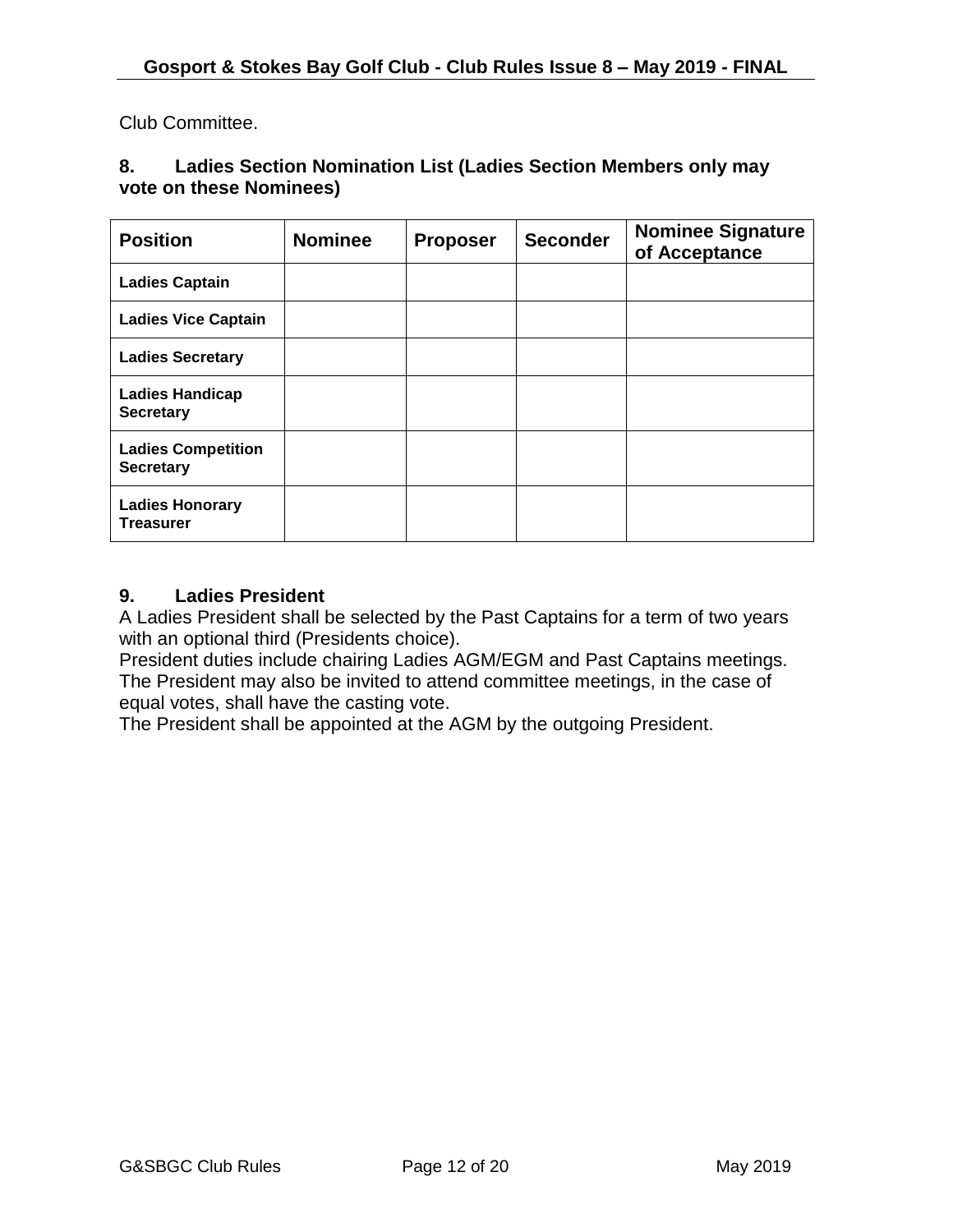## **Rule G – Seniors Section**

#### **1. Eligibility**

All members sixty (60) or over are eligible to be members of the Seniors Section.

#### **2. Officers of the Seniors Section**

The Officers of the Seniors Section will be:

Seniors Immediate Past Captain.

Seniors Captain, to serve for a period of not more that two years.

Seniors Vice Captain, to serve for the period of not more that two years. *(After serving as Captain/Vice Captain for a maximum of four consecutive years you cannot serve as either for two years.)*

Seniors Secretary

Seniors Competition Secretary.

Seniors Treasurer.

The Officers will be elected at the AGM of the Seniors Section.

#### **3. Seniors Section Committee**

The Seniors Section Committee shall consist of the elected Officers of the Seniors Section and other Senior Members elected or co-opted by the Seniors Section committee.

#### **4. Election of Seniors Section Officers and Committee Members**

A list for nominations shall be displayed on the Seniors Section notice board 28 days prior to the Seniors Section AGM.

Elections for Officers shall take place at the Seniors Section AGM. Equal numbers of votes for any Officer will result in a further ballot.

#### **5. Seniors Section Annual General Meetings**

An AGM of the Seniors Section is held not less than nine months and not more than fifteen months after the previous meeting.

The Seniors Section Committee may call an EGM whenever it thinks fit and must do so, on presentation of a requisition signed by more than 10% of the members of the section.

The Seniors Treasurer supplies monthly financial statements to the Seniors committee and the Club Treasurer also an annual statement at the Seniors AGM.

#### **6. Seniors Section Competitions and Matches**

The Seniors Section arranges its own competitions and matches with other golf clubs and establishes the rules and conditions for these events. The Club Manager/Secretary and Caterer are involved in agreeing the timing of these events.

**7. The Seniors Captain and the Seniors Secretary** will be members of the Club Committee on introduction to the Club Committee after they have been elected at their AGM. The Seniors Secretary will be a non-voting Member of the Club Committee.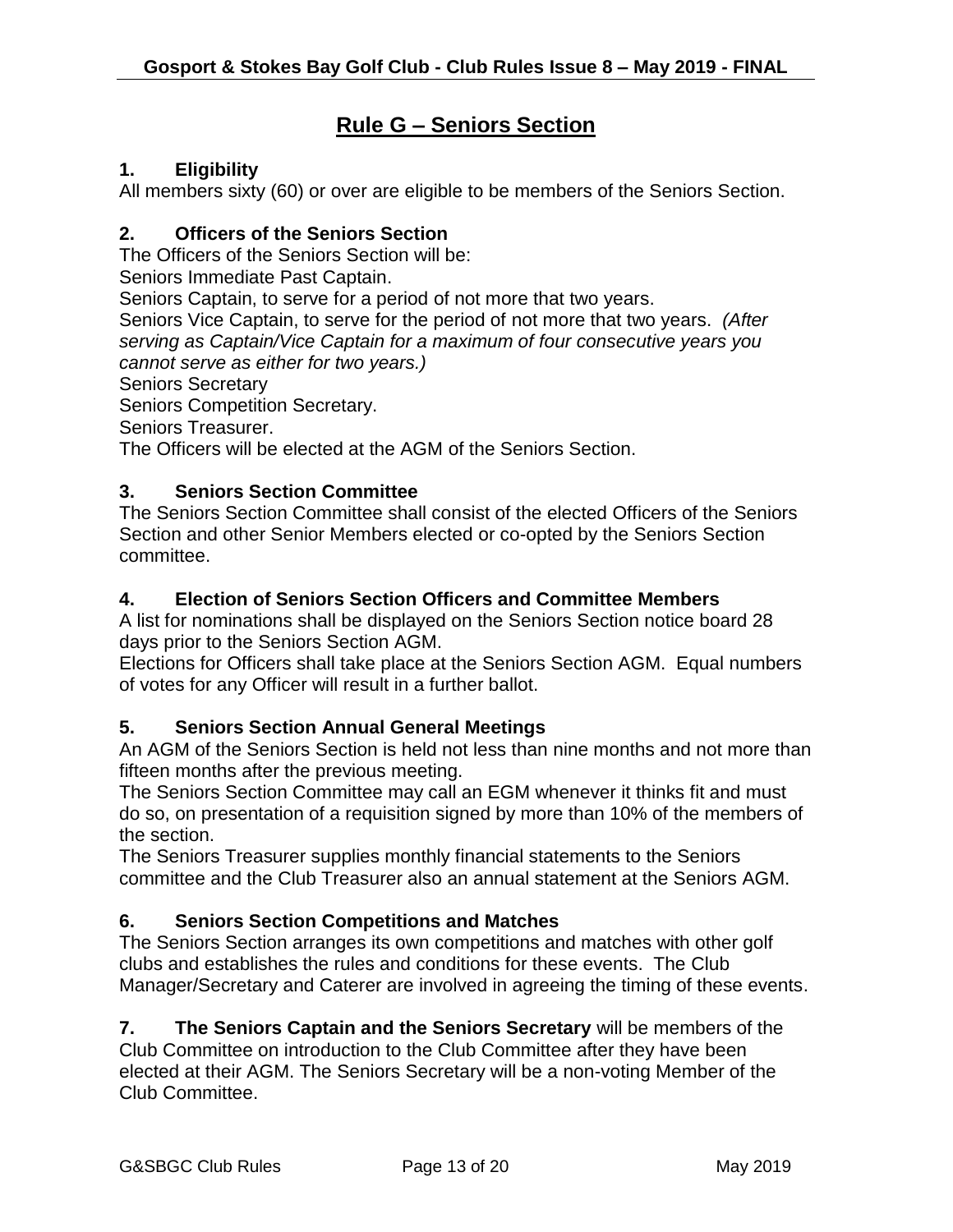#### **8. Seniors Section Nomination List (Seniors Section Members only may vote on these Nominees)**

| <b>Position</b>                                | <b>Nominee</b> | <b>Proposer</b> | <b>Seconder</b> | <b>Nominee Signature</b><br>of Acceptance |
|------------------------------------------------|----------------|-----------------|-----------------|-------------------------------------------|
| <b>Seniors Captain</b>                         |                |                 |                 |                                           |
| <b>Seniors Vice Captain</b>                    |                |                 |                 |                                           |
| <b>Seniors Secretary</b>                       |                |                 |                 |                                           |
| <b>Seniors Competition</b><br><b>Secretary</b> |                |                 |                 |                                           |
| <b>Seniors Handicap</b><br><b>Secretary</b>    |                |                 |                 |                                           |
| <b>Seniors Treasurer</b>                       |                |                 |                 |                                           |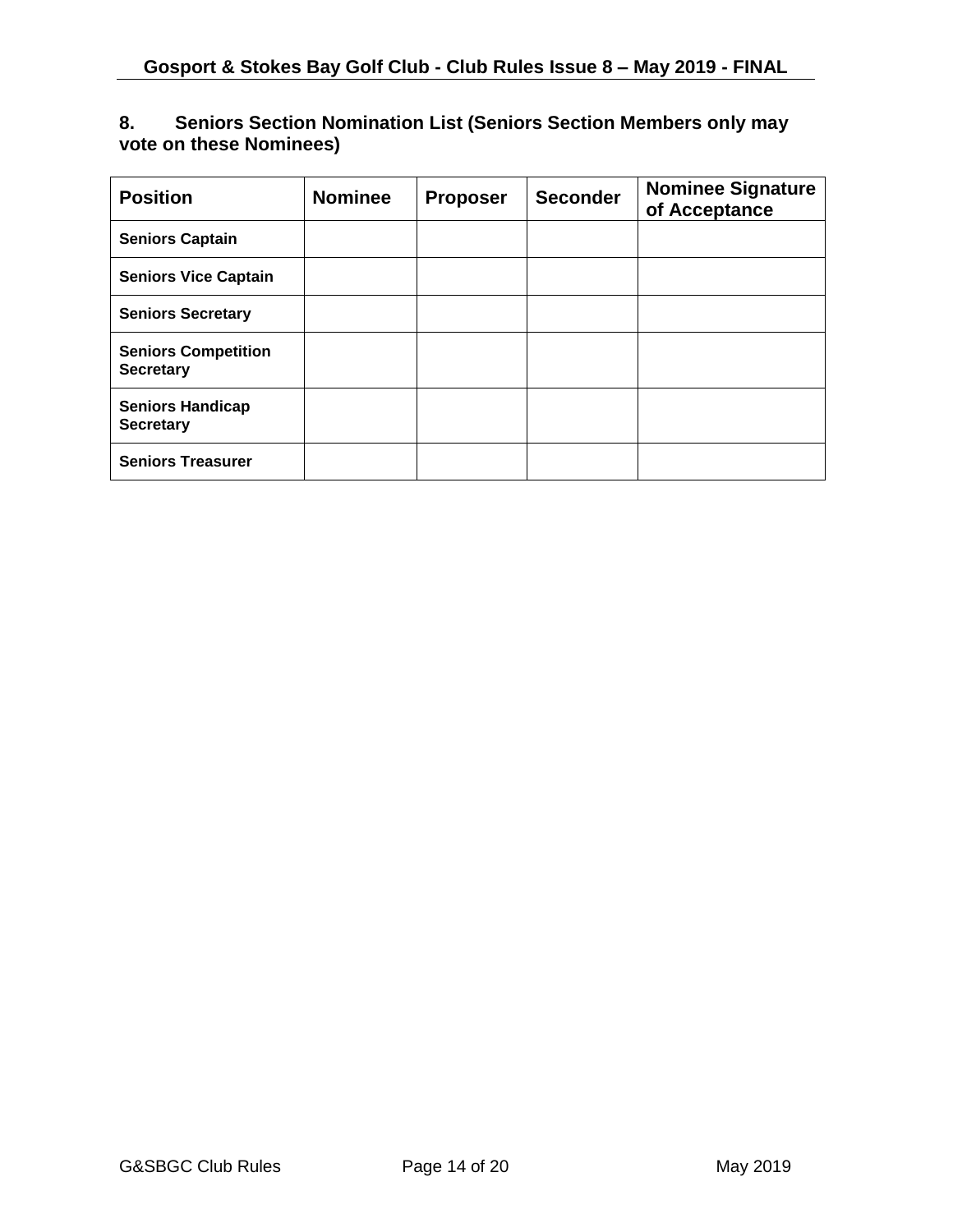## **Rule H – Juniors Section**

#### **1. Eligibility**

Junior Members shall be under 18 years of age. Date of change of status from Junior will be in accordance with a PGA directive.

#### **2. Officers of the Juniors Section**

The Officers of the Juniors Section will be;

Junior Secretary

Juniors Captain, selected by the Juniors Section, to serve for a period of one year.

#### **3. Juniors Committee**

The Juniors Committee will consist of the Club's Junior Secretary, Junior Captain, and other Members as co-opted by the Committee. The Committee will meet on a regular basis.

#### **4. Juniors General Meetings**

An AGM of the Junior Section is to be held within 1 month of the start of the Golf Club year.

#### **5. Juniors Competitions and Matches**

The Juniors Section may arrange competitions and matches for the Juniors, in liaison with the Club Manager/Secretary. The section is responsible for establishing the rules and conditions for any such competitions and matches.

#### **6. Juniors participation in Club Golf Competitions**

There are certain restrictions on Juniors participating in Golf Club competitions. The Match Secretaries and the Club Committee should ensure that these restrictions are promulgated and made available to all concerned.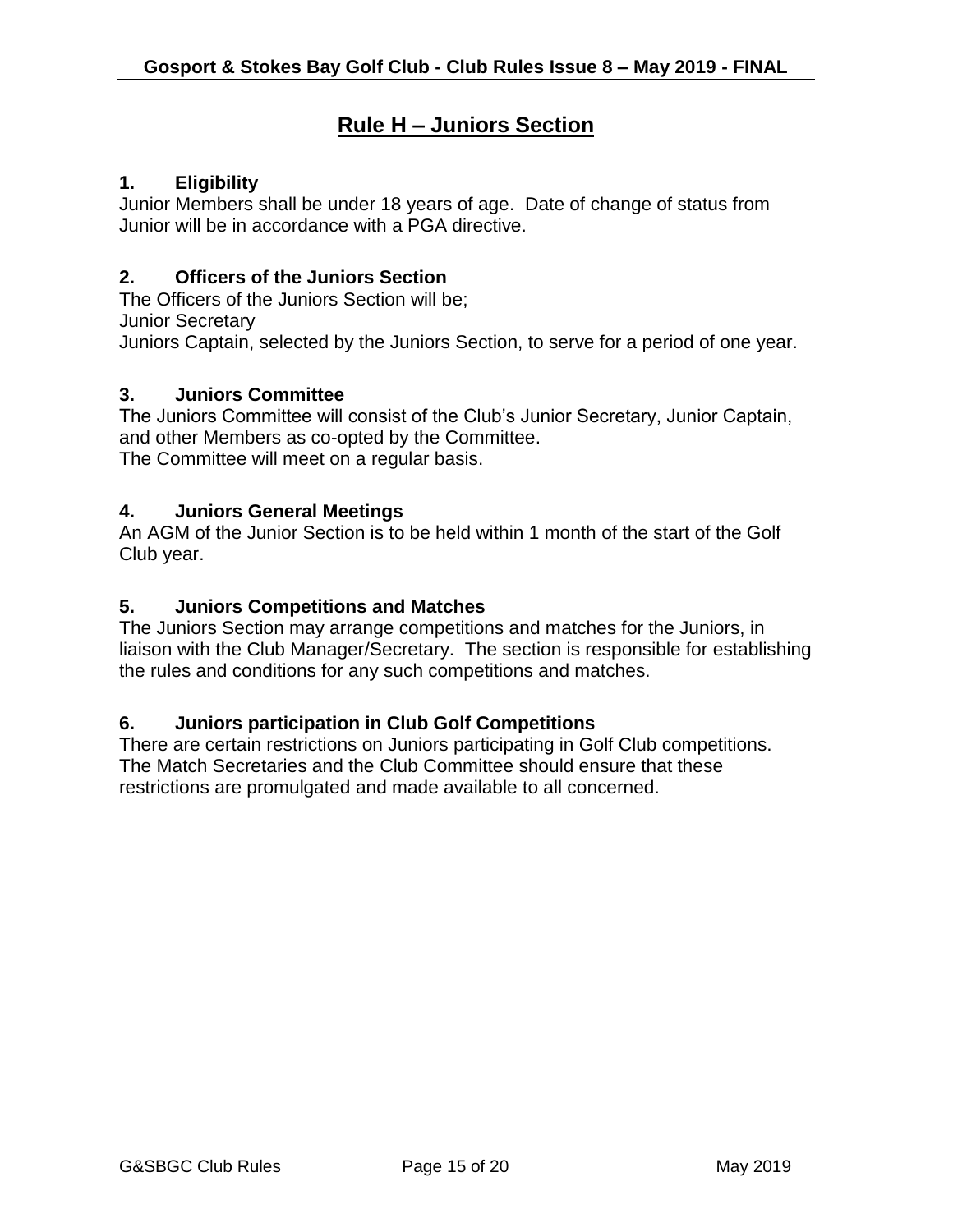## **Rule I – Playing and Competition Rules**

#### **1. Etiquette of Golf**

All playing members, their guests and Green Fees players shall conform to the Etiquette of Golf as laid down in the R&A "Rules of Golf" and must agree to abide by the Gosport & Stokes Bay Golf Club Rules.

#### **2. Priority and Activities on the Course**

Priority and activities on the course will be as per the R&A "Rules of Golf".

Slow Play – players should endeavour to keep up with the speed of play and in the event where they are one hole behind the group in front they should allow the following group to pass them.

Except during official competitions games commencing play on the  $1<sup>st</sup>$  tee should alternate with those playing the  $10<sup>th</sup>$  tee.

Any club or competition match going to the 19<sup>th</sup> hole shall have priority on the tee.

One set of golf clubs per player when playing on the golf course (consisting of no more than 14 clubs).

Mobile phones are to be switched off or to silent on the course (see Rule K for further details).

Ball retrieval – players may spend up to the allowable period of three minutes to look for and recover their ball or the ball of another member of their current group, they are not permitted to spend time looking for or retrieving any other balls.

Bad language – players are to refrain from foul or abusive language.

The public have right of way down the road to Fort Gilkicker and players are to exercise extreme caution when playing across the road to Fort Gilkicker and be tolerant of the public using the road.

#### **3. No green-fee and reduced green-fee golf**

Section Captains can authorise 'no green-fee' golf for the following events: Open competitions, (entry fee covers cost of food and prizes),

Club matches (against other golf clubs – usually reciprocal arrangements),

National/Regional knockout competitions, (courtesy and competition rounds).

Section Captains can also authorise 'reduced green-fee' golf for other **organised** events, but must get agreement from the club committee.

#### **4. 5 Day member weekend green fee**

Any 5 day member who plays on a Saturday or Sunday will need to pay a green fee of £10.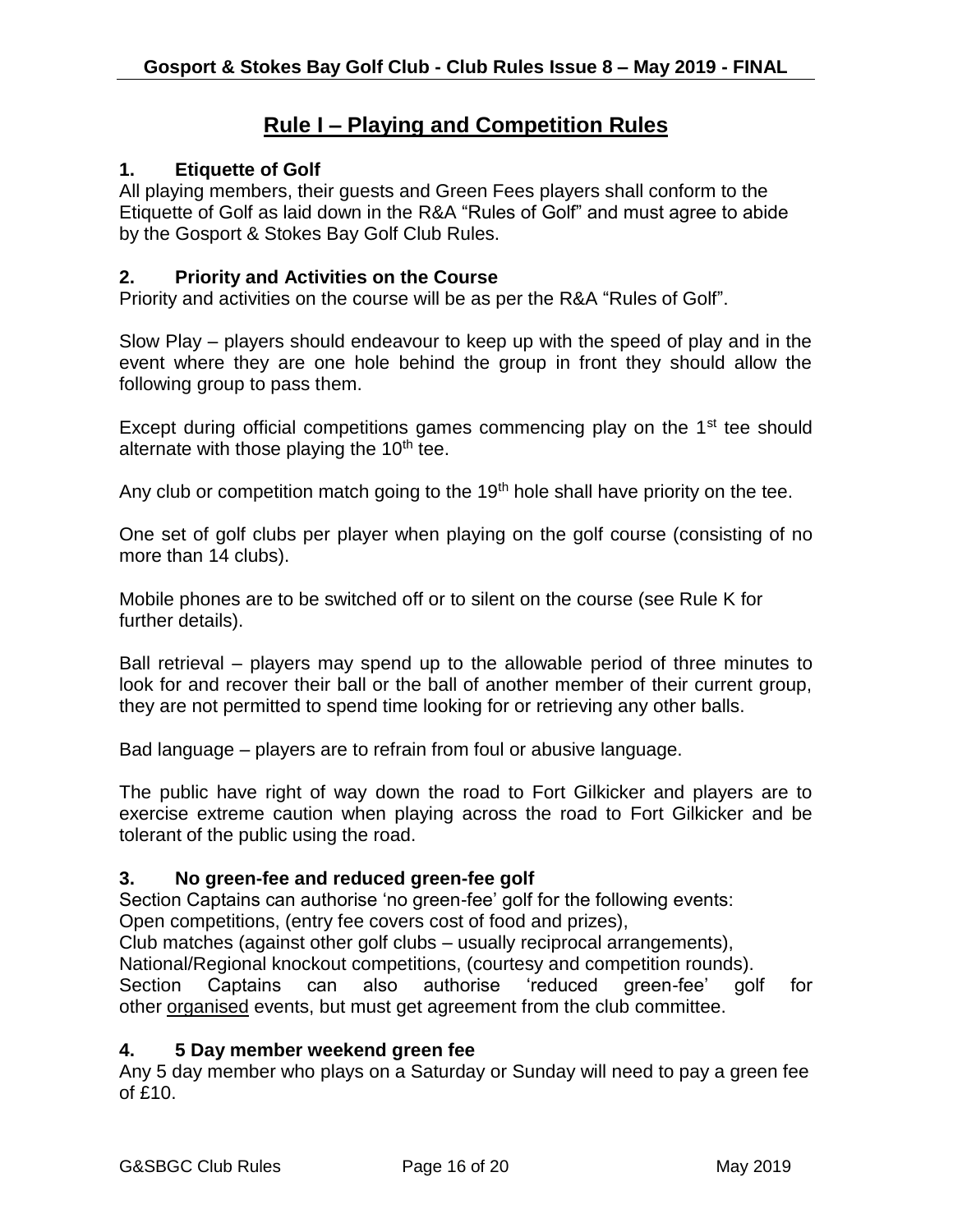## **Rule J –Health and Safety**

The Health and Safety Policy is displayed and a copy held in the Club Office.

The management of Health and Safety in respect of employees and other persons rests primarily with the Club Committee.

A regular fire inspection is carried out by a qualified inspector to ensure that the Club premises conform to the Current Fire Regulations.

An emergency evacuation procedure is available stipulating the actions to be taken and the position of the assembly points.

All Staff are trained to the standard required to safely carry out their tasks.

Chemical usage awareness should be included as part of the training.

Risk assessments are carried out as and when considered necessary to cover all activities on or around the course. A record of these assessments is maintained by the Club.

The Accident Book is completed to record all incidents on or around the course and Club. There is an Accident Book held in the following areas:

- Shop
- Office
- Bar
- Greenkeepers Hut

Players should exercise caution if there is the likelihood of lightning in the area. The Klaxon will be sounded on the course as a warning, by the Greenkeeper /Shop /Bar staff. Players should vacate the course upon hearing the Klaxon, although it is not mandatory, it is at the players own risk if they decide to stay on the course. Any Juniors under the age of 16 **MUST** vacate the course upon the sounding of the Klaxon.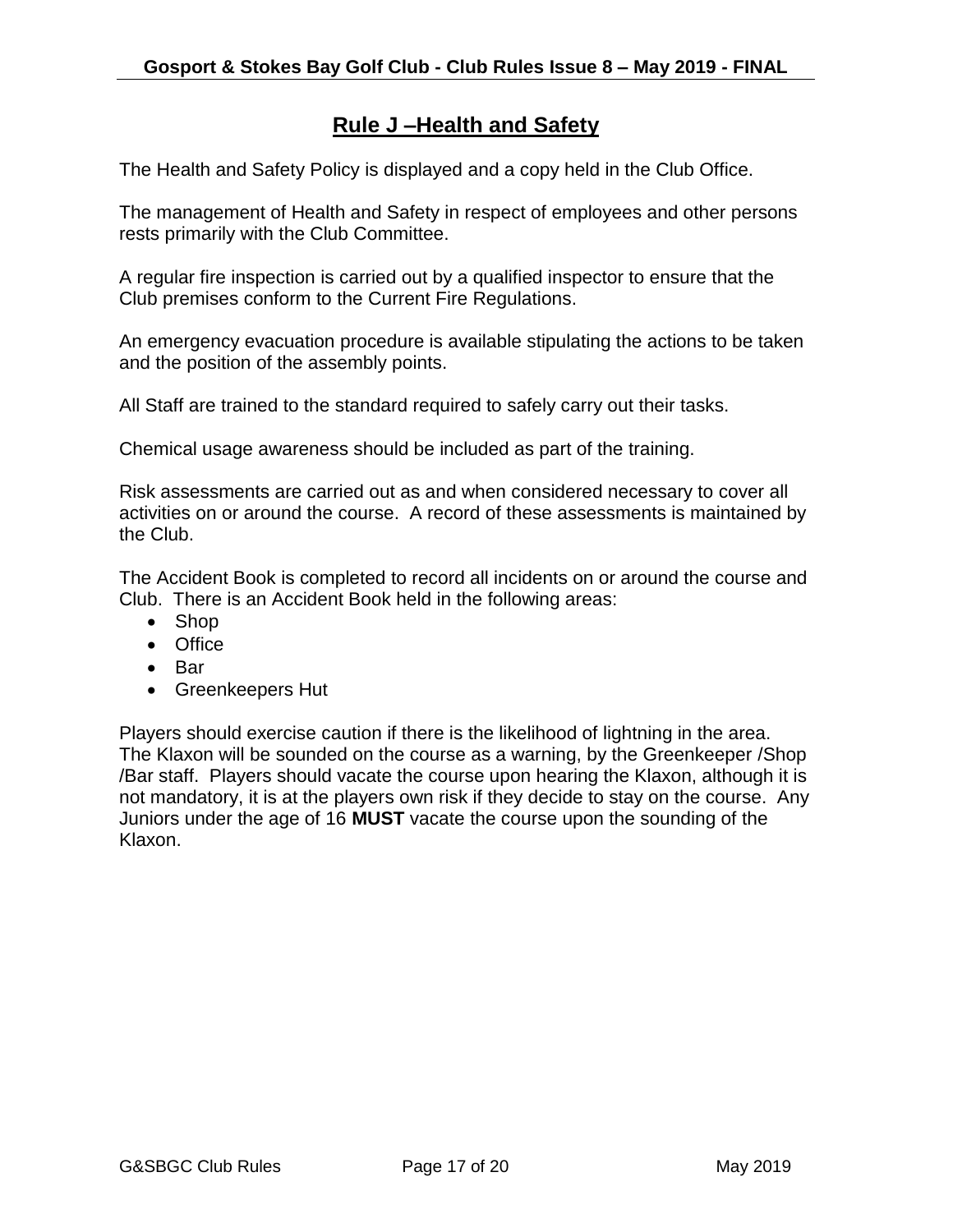## **Rule K – Miscellaneous Rules**

This Section will contain any areas not covered by the other Club Rules.

**Car Parking:** All vehicles should only be parked in the designated areas especially provided for the purpose. Parking is prohibited in any of the spaces "Reserved" for Club Officials and Staff other than those individuals currently holding the relevant position. When the car park is full then the public car park adjacent to the Clubhouse should be used.

**Dress Code:** The Dress code is laid down in the Club Constitution.On special occasions this dress code may be relaxed with the express permission of the Club Captain. Members should check the Notice Boards for Dress Code variations covering Social Functions where the discretion of the Committee will take precedence.

Any Member, Visitor or Guest not suitably dressed may be asked to leave the Club Premises.

In any club match against another golf club, should any team or person in the visiting team be dressed in a manner that contravenes our dress code, but would comply with the dress code of the visiting club, then that team or person will be deemed as to be complying with our dress code and allowed to play in the match.

**Liabilities:** Members must pay every expense they may incur in the Club before leaving the premises.

**Mobile Phones:** Mobile devices in the Club House and on the Course may be switched on but must be on silent. Any verbal communication must be made in the car park or changing rooms with the exception of emergency calls or those people who have notified the Club Secretary are on call.

The use of a mobile device on the course must not slow up the normal speed of play.

**Insurance:** Members are advised to take out the necessary insurance to cover themselves against any claims incurred whilst partaking of the game of golf; this should also cover loss or damage to their clubs and any other belongings that they may be using. The Golf Club does NOT have insurance to cover the Members activities or equipment. The Club cannot be held responsible for any loss or damage sustained to the property of Members, Visitors or Guests.

**Buggy:** Any member using a buggy on the course must produce an Insurance Certificate to confirm they have  $3<sup>rd</sup>$  party liability cover of at least £5,000,000.

**Trolley Exemption:** The Club Secretary maintains a list of members with trolley exemptions; bag tags are supplied to identify these members.

**First Aid Facilities:** Emergency First Aid Boxes are held behind the bar, in the Green Keepers Office, in the Club Office and in the Shop. The kitchen also holds a special First Aid Box (A requirement of the Health and Safety Act). A list of all First Aiders is posted on the main notice boards.

**Dogs:** Dogs are not allowed on the course or on the Club premises. Guide Dogs are permitted in the Club House.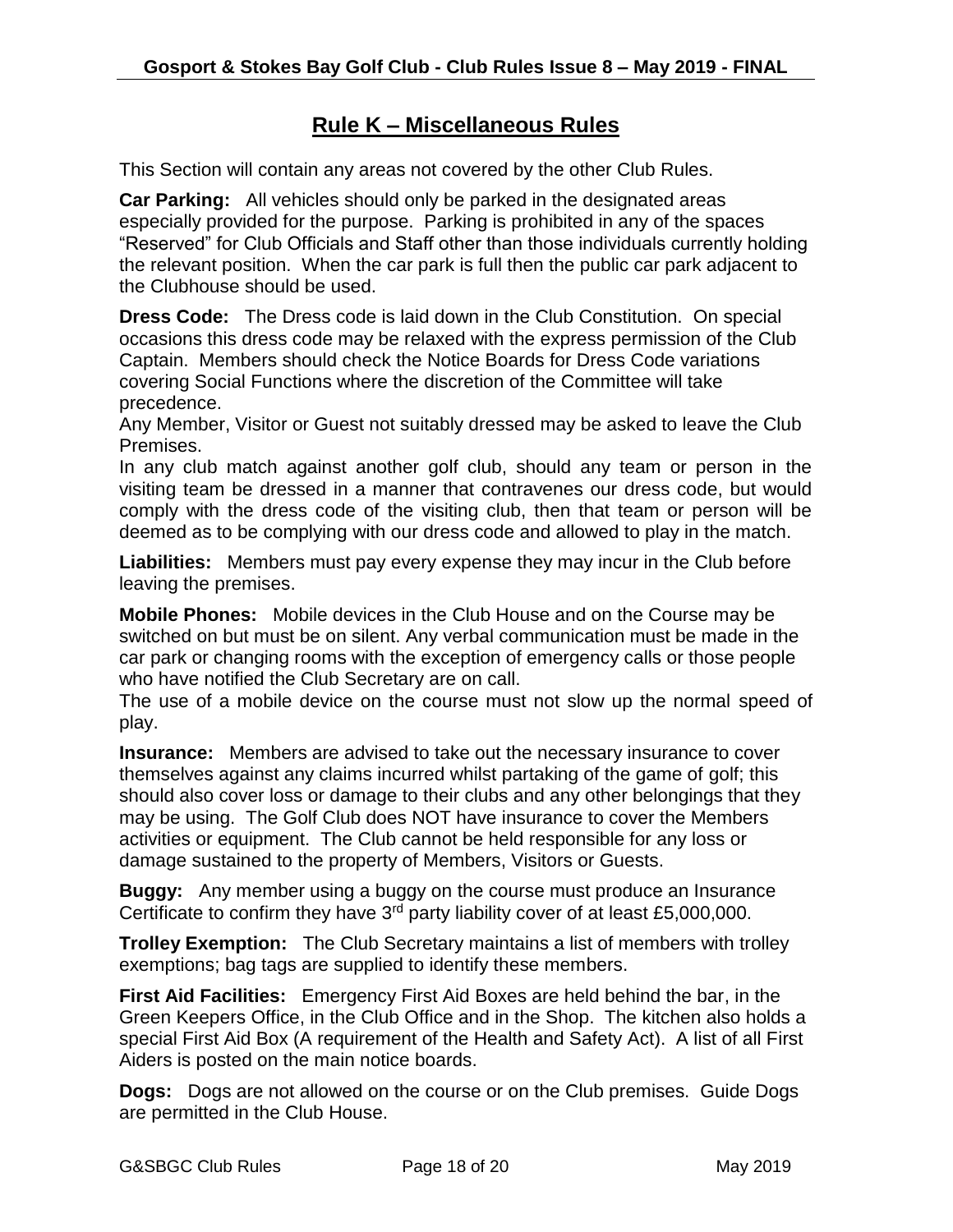**Practise on the Course:** The playing of two golf balls or more by individuals on the course is not permitted. Practise must be on the designated area NOT on the course.

**Use of Practise Area:** Members are to take care when using the practise area as it is quite small and other Club users do pass along its edge.

**Children on the Course:** All Children under the age of 12 are permitted on the course provided they are accompanied by an Adult aged 18 and over (note: Ratio = 1 x Adult in every 4 ball)*.*

**Social Media:** No negative comments about the club or other members are to be posted on social media such as Facebook, Twitter etc.

**Volunteers:** Volunteers working with children under the age of 16 must obtain a Disclosure and Barring Service (DBS) certificate and provide a copy to the Club Manager/Secretary.

**Complimentary Green Fees:** Club committee members can sign for complimentary green fees for one person on 4 occasions throughout the calendar year.

**Members Guest Sign In:** Members may sign in two guests onto the course to play at any one time, that member must be present to sign those guests in and to play golf with them.

**Swipe Card Balance:** If a member resigns from the club, they have 3 months to spend any balance on their swipe card, after this time the card will be deleted from the system.